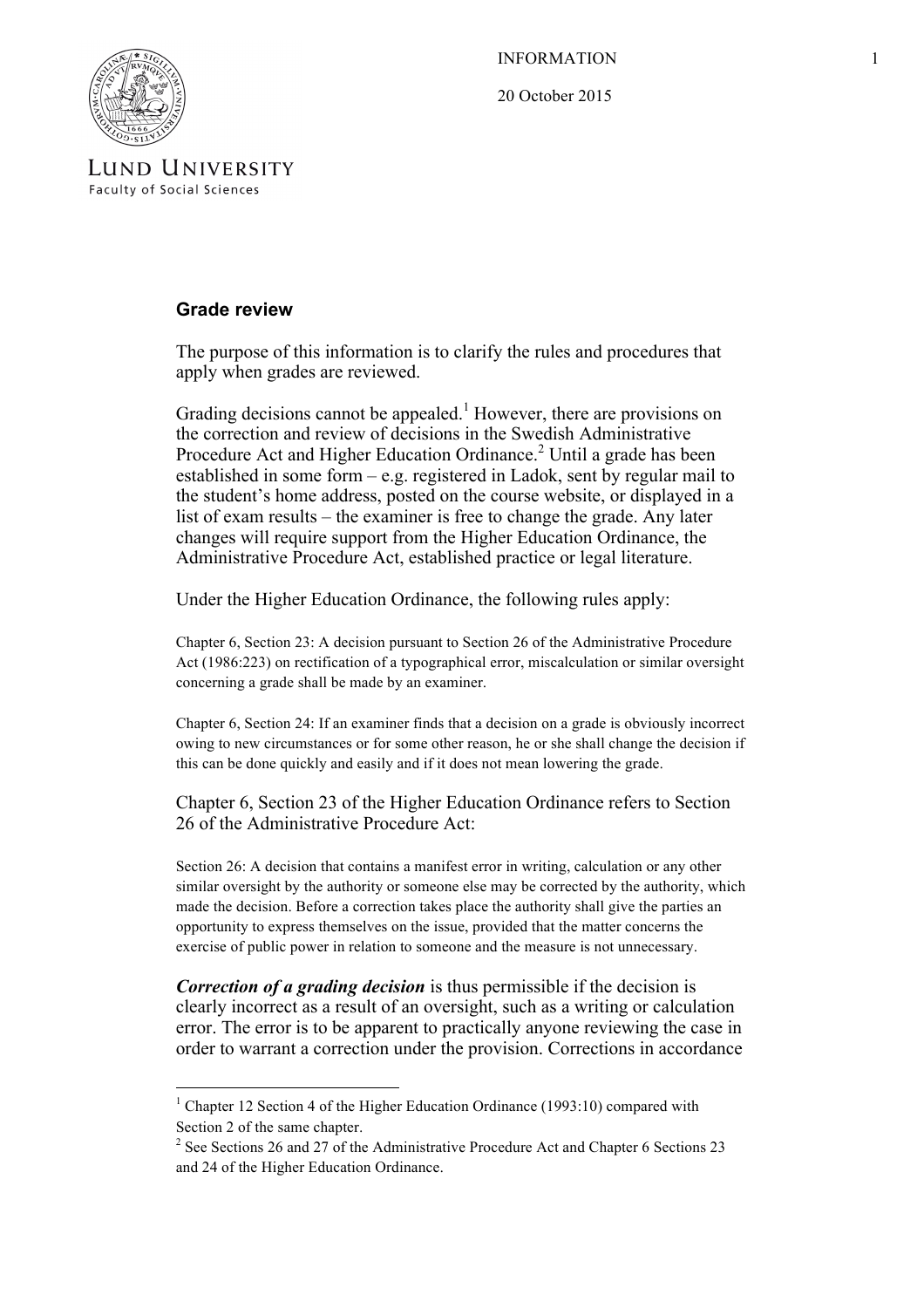with this provision can be made both to the benefit and detriment of students, i.e. grades can be both raised and lowered. The decision to lower a grade must be made very cautiously, and changes may only be made in obvious cases. Before making such a change, the student is normally to be given an opportunity to comment. A decision on a correction is to be made by the examiner. The University cannot give some other official the authority to correct a grading decision. In most cases, this means that the examiner who made the initial grading decision also has to decide on a possible correction of the decision.

If the examiner for any reason is unable to decide on a correction, the decision may be made by another teaching staff member, appointed by the University to be an examiner on the course.

The provision on the correction of grades applies also when the decision itself is correct, but has been reported in an incorrect way, e.g. in Ladok or on a list of exam results.

As for a grading decision that is clearly incorrect due to new circumstances, the examiner is obliged to change the grade, provided that it can be done quickly and easily, and without lowering the grade. The first condition for the *review obligation* to apply is that the decision is obviously incorrect. This means that the examiner does not need to conduct any thorough scrutiny of the previously established grading decision, unless there is a special reason to do so. The second condition is that the review can be performed quickly and easily, which means that there is generally no obligation to reassess the decision if it requires further investigation of the matter $\frac{3}{3}$ 

Based on practice, it is possible to change a previously decided grade to the detriment of a student if the student has been found guilty of cheating in an exam or other assessment of study performance, i.e. when the student has obtained a grade through deception. <sup>4</sup> The student shall be given an opportunity to comment before any changes are made.

There is also an opportunity to change a grade to benefit the student, i.e. raise the grade. Caution should be exercised. It is crucial to fair examination that the examiner assesses all cases equally. $5$ 

Note that a grade of Pass cannot be changed to a grade of Fail on a student's request.<sup>6</sup>

A student who has collected their exam does not automatically forfeit their right to request a review. Furthermore, it is not permitted to set deadlines for

 

 $3$  See the legislative history of the Administrative Procedure Act (1986:223), Government Bill 1985/86:80, p. 39 (ins Swedish). 4 Government Bill 1985/86:80, p. 39 (in Swedish).

<sup>&</sup>lt;sup>5</sup> See the Higher Education Agency report 2008:36R Rättssäker examination, andra omarbetade upplagan (Fair examination, second revised edition), p. 67 (in Swedish).  $6$  Ibid., p. 68.